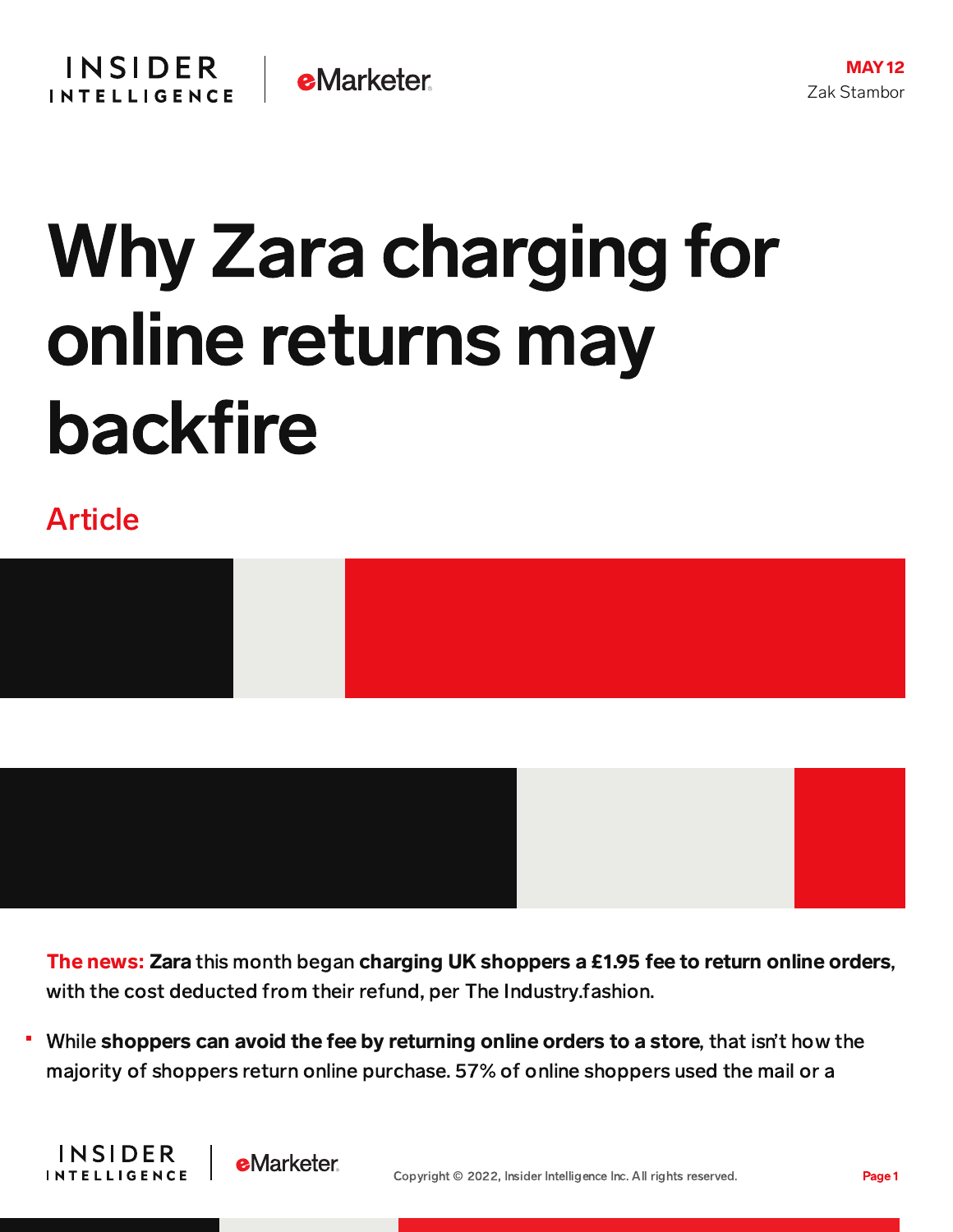designated alternative drop-off location when they returned their last online purchase, per a 2021 Narvar survey.

| US Digital Buyers' Most Recent Method of Product<br>Return, 2019-2021<br>% of respondents                                                      |                                     |                |     |
|------------------------------------------------------------------------------------------------------------------------------------------------|-------------------------------------|----------------|-----|
|                                                                                                                                                |                                     | 2019 2020 2021 |     |
| Mail (took to carrier to mail back)                                                                                                            | 40%                                 | 35%            | 37% |
| Designated alternative drop-off location (e.g. pharmacy, locker)                                                                               | 13%                                 | 22%            | 20% |
| In-store                                                                                                                                       | 11%                                 | 12%            | 9%  |
| Returned to different retailer (e.g. Amazon/Kohl's)                                                                                            | 3%                                  | 7%             | 15% |
| Note: ages 18-65 who have made an online return in the past 6 months<br>Source: Narvar, "The State of Returns: Findina What Fits." Nov 4, 2021 |                                     |                |     |
| 271373                                                                                                                                         | eMarketer   InsiderIntelligence.com |                |     |

**More on this:** Zara's push to give shoppers reason to pause before returning an item is aimed at helping preserve the retailer's margins.

- **Online returns put a significant dent in retailers' bottom lines as they cost retailers an** average of 21% of their order value, [per](https://www.businesswire.com/news/home/20220414005151/en/Pitney-Bowes-Survey-Returns-Cost-US-Online-Retailers-21-of-Order-Value/?feedref=JjAwJuNHiystnCoBq_hl-VnV5yIvC6Cb5SyVsPlJjVxcgiwDl5F89IquLVWUqfRVgLxDkSKfgoruKb9yWl5as-PbWreMWuYBefATrZ0EPTXJMr30SssGlPZgFw-ap8SIBSvR87oUDgbHejiywQBpbg==) a Pitney Bowes survey of US online retailers.
- The issue is compounded by the fact that **online [returns](https://content-na1.emarketer.com/swelling-returns-force-retailers-rethink-shopping-experience) are on the rise**: US consumers returned more than \$761 billion in goods purchased in 2021, which accounts for an average of 16.6% of total US retail sales in 2021—an increase of 6 percentage points from 2020, per the National Retail Foundation.

Analyst perspective: Zara's move will likely put people off, particularly given that it can be difficult to purchase clothing online, said Patty Soltis, eMarketer principal analyst at Insider Intelligence.

"Charging customers for returns seems shortsighted and what many would call 'bad profits,'" she said. "The return process is an opportunity to continue the selling process and increase customer engagement. Retailers who do this right will build greater long-term profits."

Keeping shoppers satisfied: Retailers can find an advantage by providing a simple, streamlined returns process, or help facilitate an exchange to preserve the sale. A number of retailers and vendors are experimenting with various ways to do so, including:

Reverse logistics competitors Loop and Happy Returns, which are partnering to allow consumers who bought items from Loop to return online orders at Happy Returns' over 5,000 return bars without the need for labels or boxes